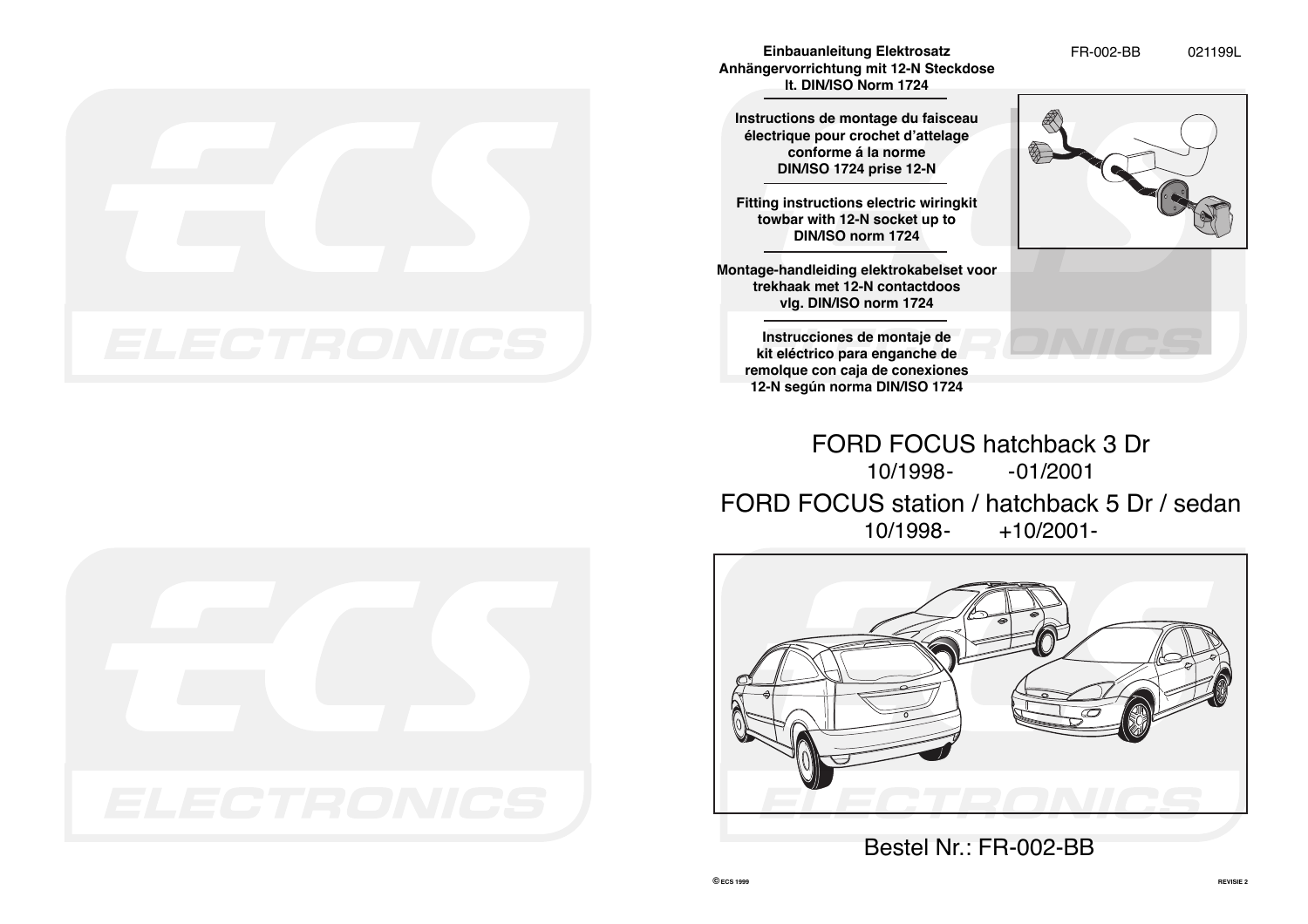**\* Einzelteilliste \* Liste de pieces \* Part list \* Onderdelenlijst \* Lista de piezas**







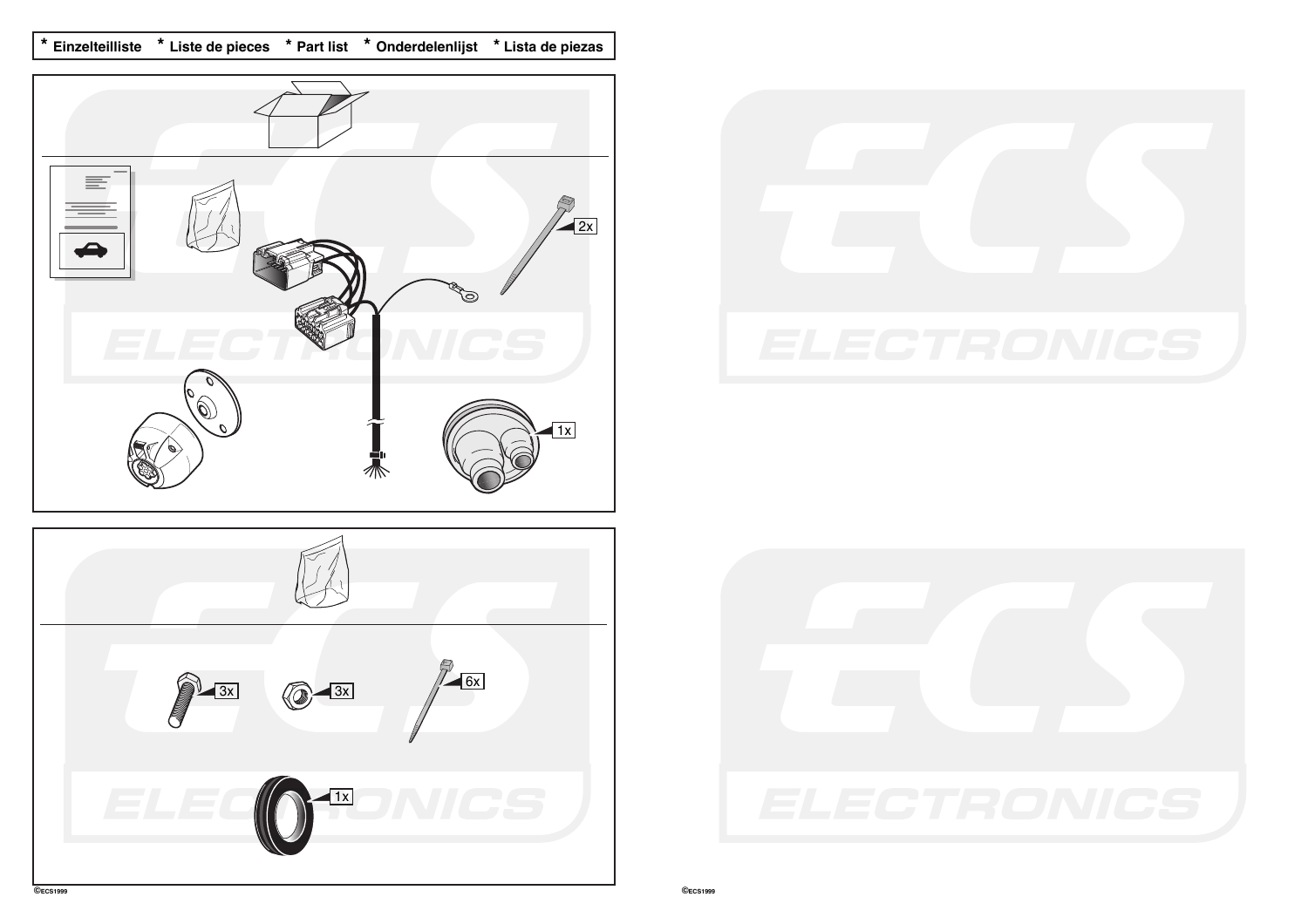



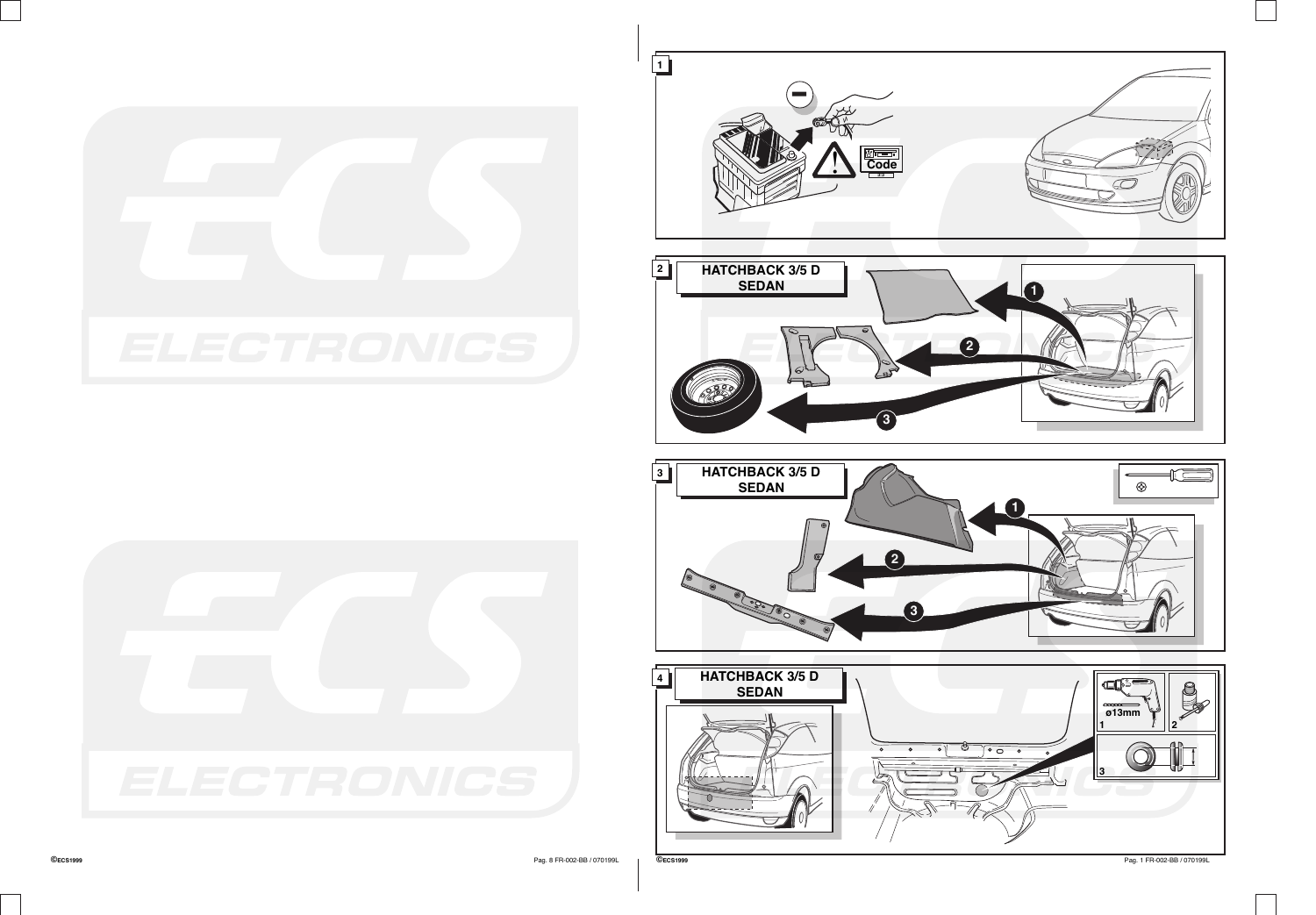





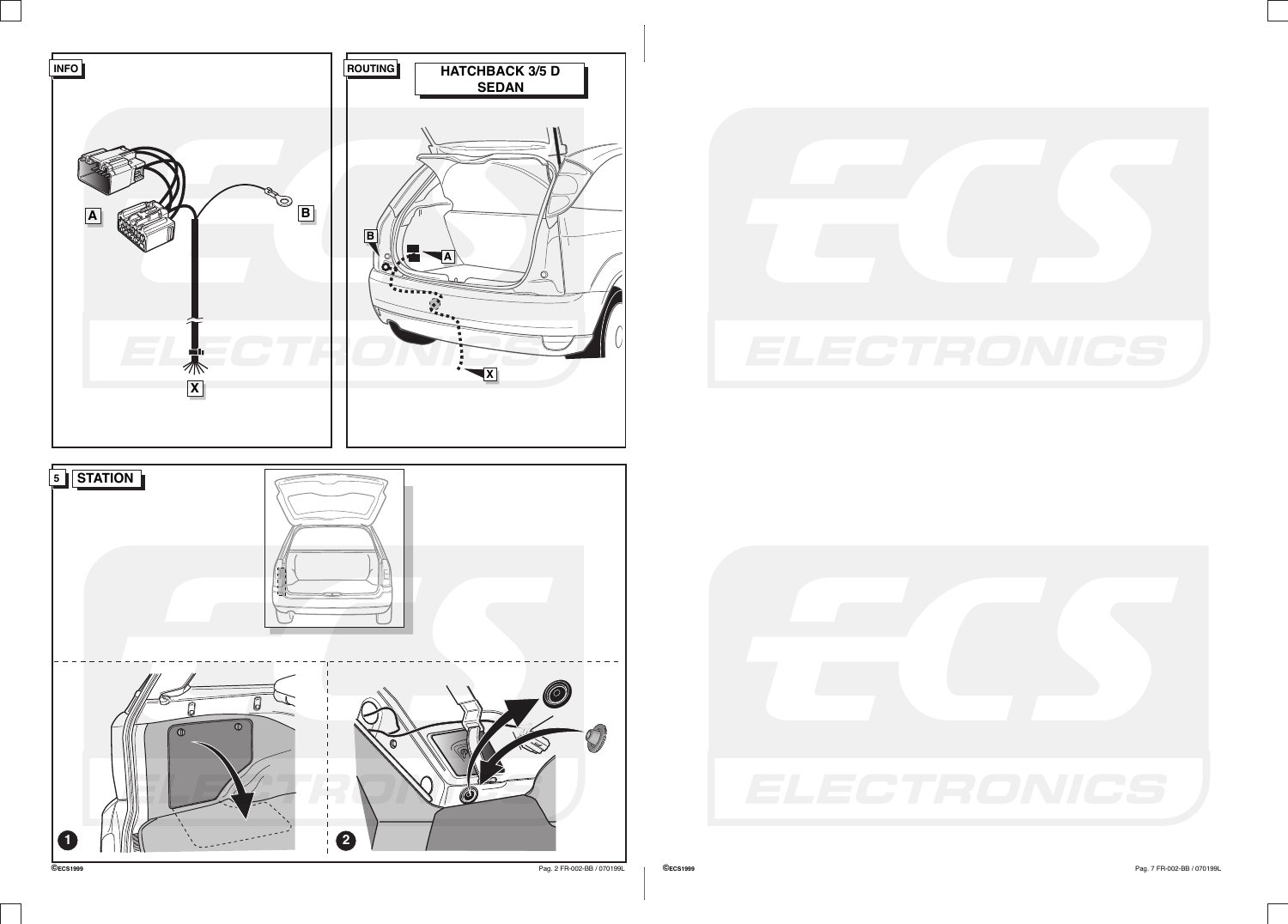





**INFO**

**Anschluss Steckdose / Connection de la prise / Socket connection Contactdoos aansluiting / Conexiones del enchufe**

| <b>DIN/ISO</b><br>1724 |                | DE,     | FR     | $\left($ GB $\right)$ | <u>NL</u> | ES       |
|------------------------|----------------|---------|--------|-----------------------|-----------|----------|
| ≃                      | 1/L            | qelb    | jaune  | vellow                | qeel      | amarillo |
| $\bigoplus$ $\oplus$   | $\overline{2}$ | blau    | bleu   | blue                  | blauw     | azul     |
| $1 - 8$<br>÷           | 3/31           | weiß    | blanc  | white                 | wit       | blanco   |
| ᠽ                      | 4/R            | grün    | vert   | green                 | groen     | verde    |
|                        | $5/58 - R$     | braun   | marron | brown                 | bruin     | marrón   |
| STOP                   | 6/54           | rot     | rouge  | red                   | rood      | rojo     |
|                        | $7/58 - L$     | schwarz | noir   | black                 | zwart     | negro    |
| ⊖Q≢l<br>∣⊙≢ ⊷          | $8/58-b$       | grau    | gris   | grey                  | grijs     | gris     |